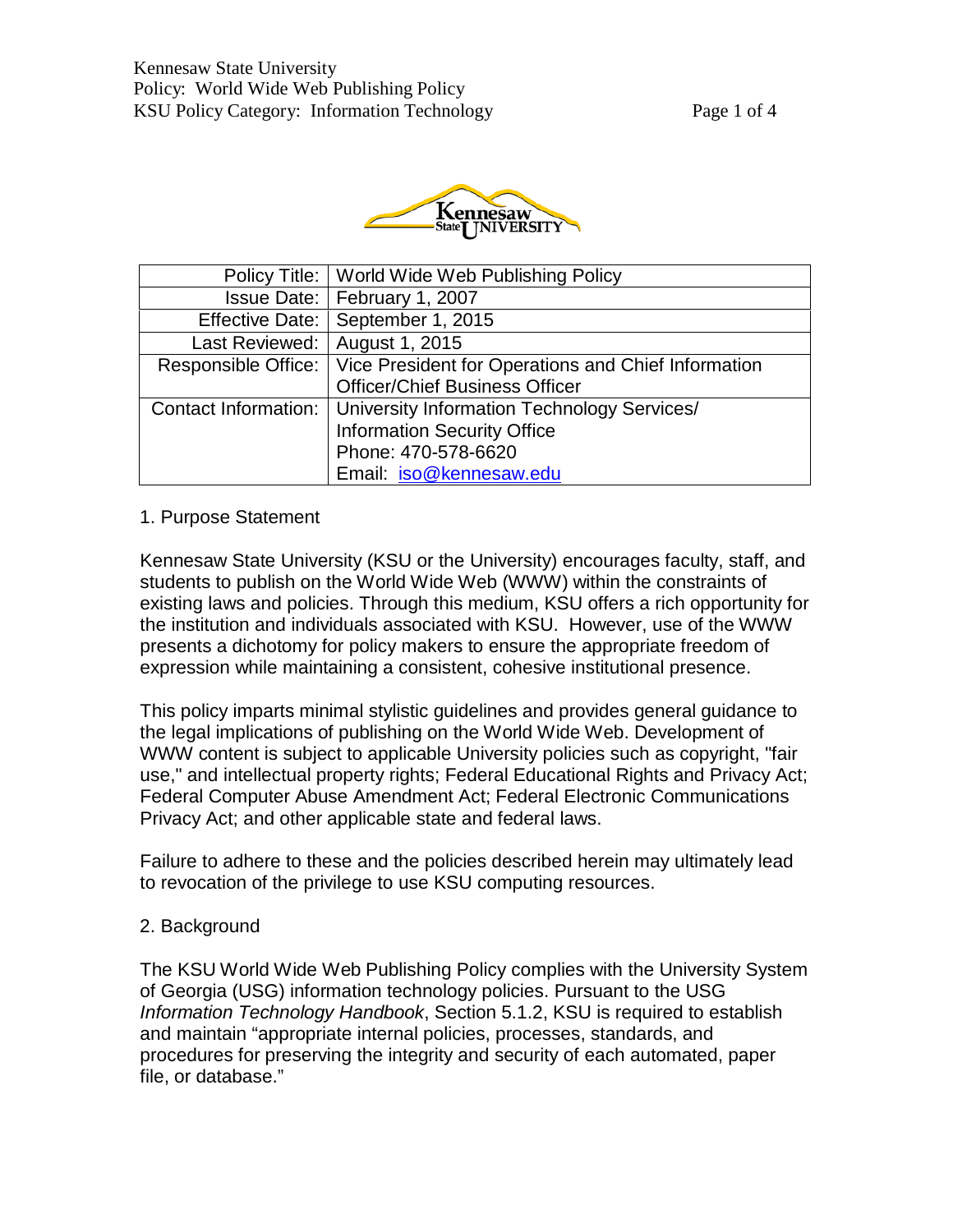### 3. Scope

The KSU World Wide Web Publishing Policy addresses content hosted on official KSU home pages, other official ancillary pages, and unofficial/courtesy University web pages. This document, along with the World Wide Web Publishing Standard, provides guidelines for content published by KSU authorized users.

4. Exclusions or Exceptions

Exceptions to the World Wide Web Publishing Policy, outside of those previously discussed, will be evaluated on a case-by-case basis by the vice president of Operations and Chief Information Officer or a designee.

### 5. Definitions

Definitions are available via the IT Glossary on the KSU policy website at [policy.kennesaw.edu.](https://policy.kennesaw.edu/)

### 6. Policy

a. Web Management Framework The Office of University Relations oversees the appearance (visual identity) of content on official University websites.

University Information Technology Services (UITS) manage the University servers, system configuration, resources, and technical issues regarding web accounts. These offices will coordinate with University Relations to determine which content is ready for publication on the server.

Standards for all World Wide Web content are established by the Office of University Relations in partnership with UITS. All KSU web content must comply with these standards.

b. Official University Pages

For the purpose of this policy, an official University page may represent the University or an organizational unit of the University and is either hosted on, or linked fro[m, www.kennesaw.edu. E](http://www.kennesaw.edu/)xamples include University colleges, academic departments, administrative offices, and University research outreach centers and institutes. There are two types of official University pages: official home and official ancillary. Official home pages refer to pages so designated by UITS and the first pages designated by major organizational units of the University. Official ancillary pages are any other pages associated with that home page and are so designated (for example, supporting information or associated student organizations).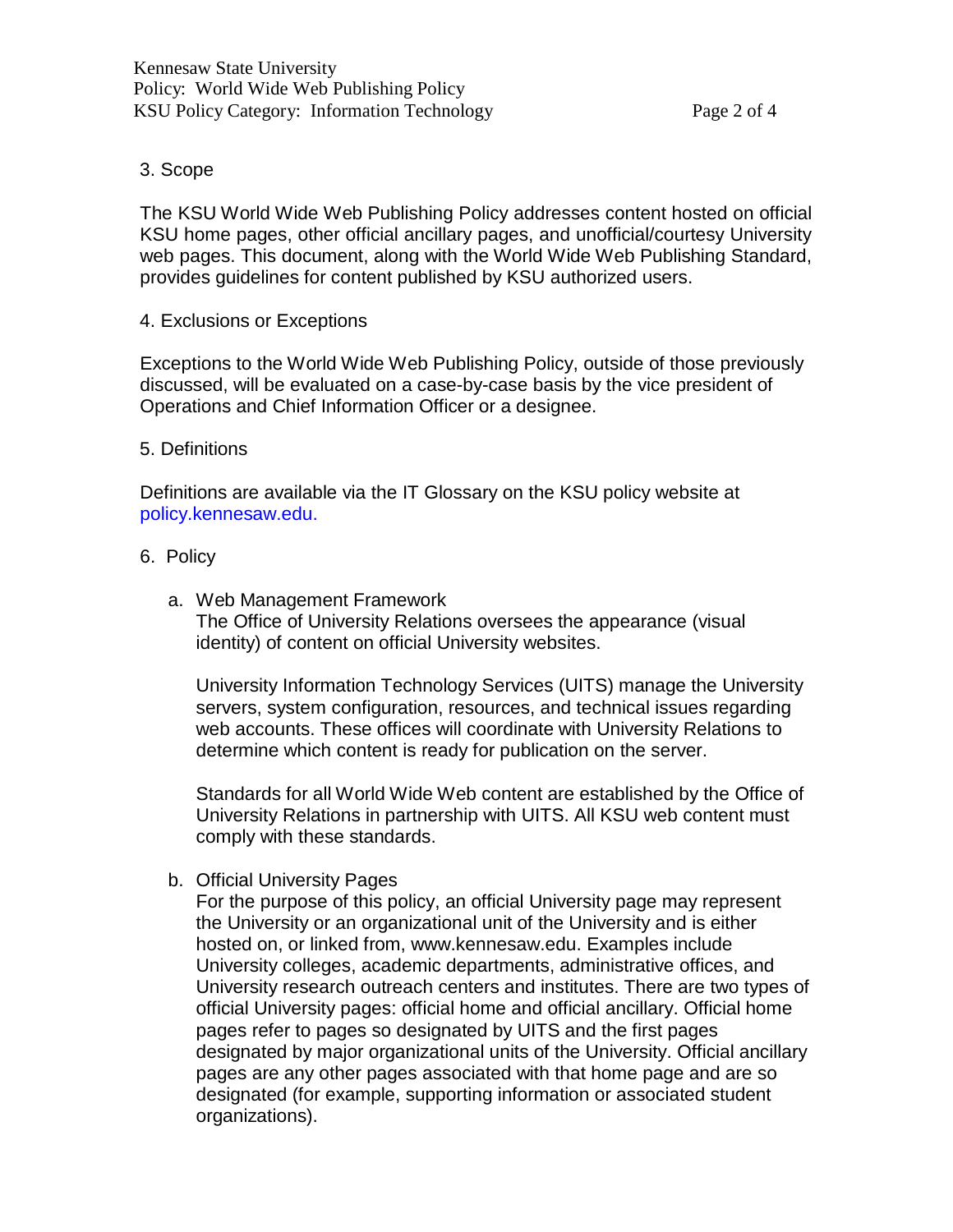UITS designates official home pages and University Relations must approve their design and content. If an official home page or official ancillary page links to an unofficial page, the official page must carry a disclaimer of Kennesaw State University for the content of the unofficial page.

KSU's WWW content is an official publication, external marketing tool, and University-wide information source. As with printed publications, only approved University content is communicated on the KSU home page and all institutional links.

c. Unofficial "Courtesy" University Pages

As University resources may allow, unofficial or "courtesy" pages may be accommodated within the University's network. For the purpose of this policy, an unofficial University page is defined as any page published through the use of any resource belonging to KSU that does not fall into the category of official University pages. Examples of these include student organization pages, club pages, and professional organization promotional pages.

University officials recognize the challenge of reviewing all information published electronically by KSU authorized users and, therefore, disclaims any responsibility for the content of unofficial pages. The University reserves the right to review and investigate any content published with the use of KSU resources and to enforce these policies with respect to such content. The World Wide Web Publishing Standard is provided to guide and assist faculty, staff, and students who create WWW content.

- 7. Associated Policies/Regulations
	- a. USG *[Information Technology](http://www.usg.edu/information_technology_handbook/section5/tech/5.1_usg_information_security_program) Handbook*, 5.1.2 Policy, Standards, Processes, and Procedure [Management](http://www.usg.edu/information_technology_handbook/section5/tech/5.1_usg_information_security_program) Standard
- 8. Procedures Associated with this Policy
	- a. World Wide Web [Publishing](http://uits.kennesaw.edu/infosec/directory.php) Standard
- 9. Forms Associated with this Policy
	- a. As required by information in Sections 7 and 8.